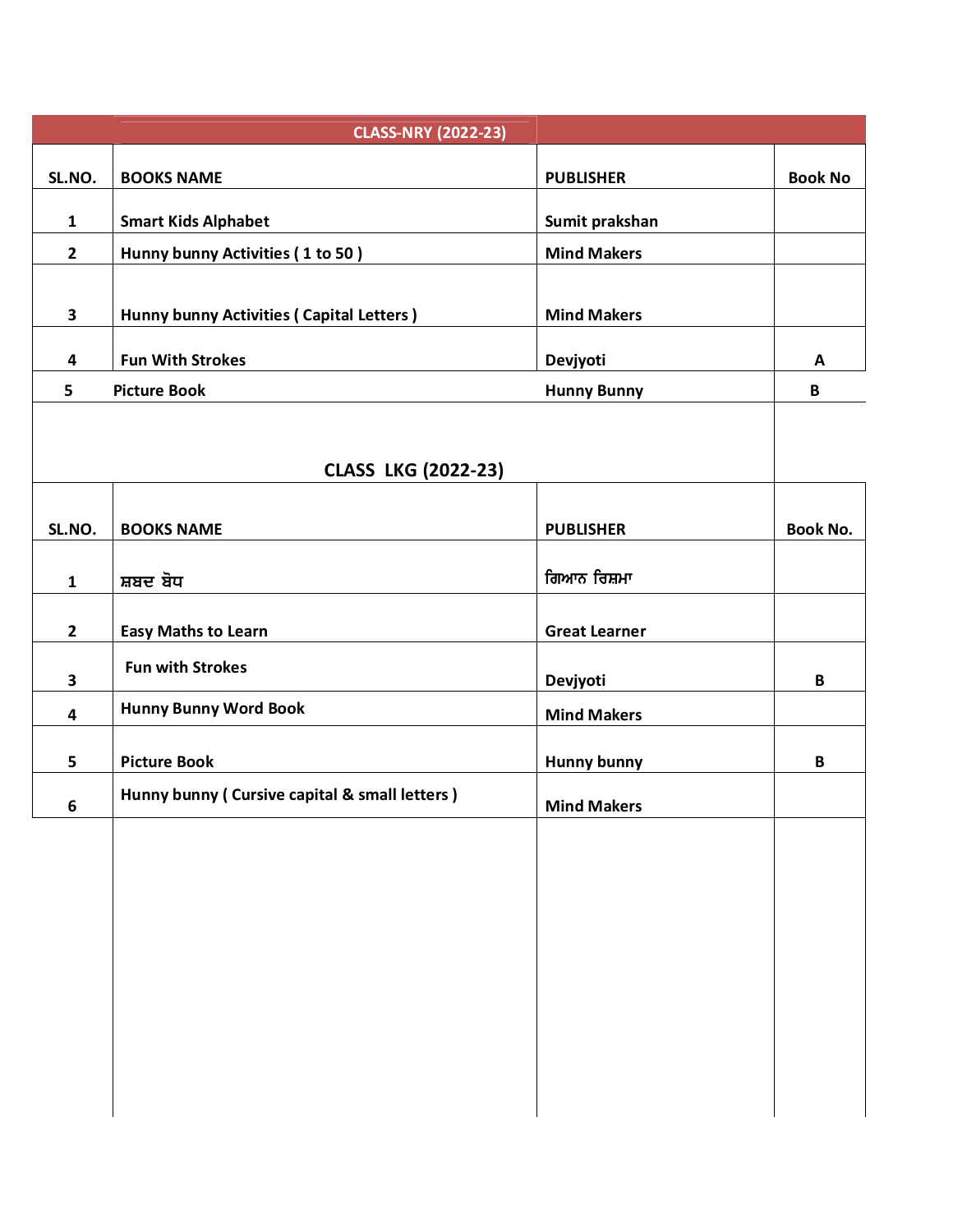|                | <b>CLASS UKG (2022-23)</b>             |                                  |                 |
|----------------|----------------------------------------|----------------------------------|-----------------|
| SL.NO.         | <b>BOOKS NAME</b>                      | <b>PUBLISHER</b>                 | <b>Book No.</b> |
| 1              | ਗਿਆਨ ਦਰਪਨ ਪੰਜਾਬੀ ਪ੍ਰਵੇਸ਼ਕਾ             | ਦੇਵਜੋਤੀ                          |                 |
|                |                                        |                                  |                 |
| $\overline{2}$ | <b>Royal Maths</b>                     | <b>Royal Books International</b> | B               |
| 3              | <b>Fun with Strokes</b>                | Devjyoti                         | C               |
| 4              | <b>Pictorial Word Book</b>             | S.P.                             |                 |
| 5              | <b>Stepping Stone in English</b>       | <b>Empire Education</b>          | B               |
| 6              | Hunny Bunny Activity book Kindergarten | <b>Mind Makers</b>               |                 |

### **CLASS Ist (2022-23)**

| SL.NO.         | <b>BOOKS NAME</b>                                 | <b>PUBLISHER</b>           | <b>Book.No</b> |
|----------------|---------------------------------------------------|----------------------------|----------------|
|                |                                                   |                            |                |
| 1              | Hindi (हिंदी प्रवेशिका)                           | <b>Smart Books</b>         |                |
|                |                                                   |                            |                |
| $\overline{2}$ | <b>Hibiscus</b>                                   | <b>INDIANNICA LEARNING</b> |                |
| 3              | ਪੰਜਾਬੀ ਪਾਠ ਪੁਸਤਕ (ਮੋਹ ਦੀਆਂ ਤੰਦਾਂ )                | <b>Global learning</b>     |                |
|                |                                                   |                            |                |
| 4              | <b>Gleaming English grammar &amp; composition</b> | Devjyoti                   |                |
|                |                                                   |                            |                |
| 5              | Fun with strokes                                  | Devjyoti                   |                |

### **CLASS 2nd (2022-23)**

| SL.NO.         | <b>BOOKS NAME</b>                                 | <b>PUBLISHER</b>           | <b>Book.No</b> |
|----------------|---------------------------------------------------|----------------------------|----------------|
|                | <b>Hibiscus</b>                                   | <b>INDIANNICA LEARNING</b> |                |
| $\overline{2}$ | <b>Gleaming English grammar &amp; Composition</b> | Devjyoti                   | 2              |
| 3              | ਪੰਜਾਬੀ ਪਾਠ ਪੁਸਤਕ (ਮੋਹ ਦੀਆਂ ਤੰਦਾਂ )                | <b>Global Learning</b>     |                |
| 4              | Hindi (रिमझिम)                                    | <b>NCERT</b>               |                |
|                | <b>Fun with Strokes</b>                           | Devjyoti                   |                |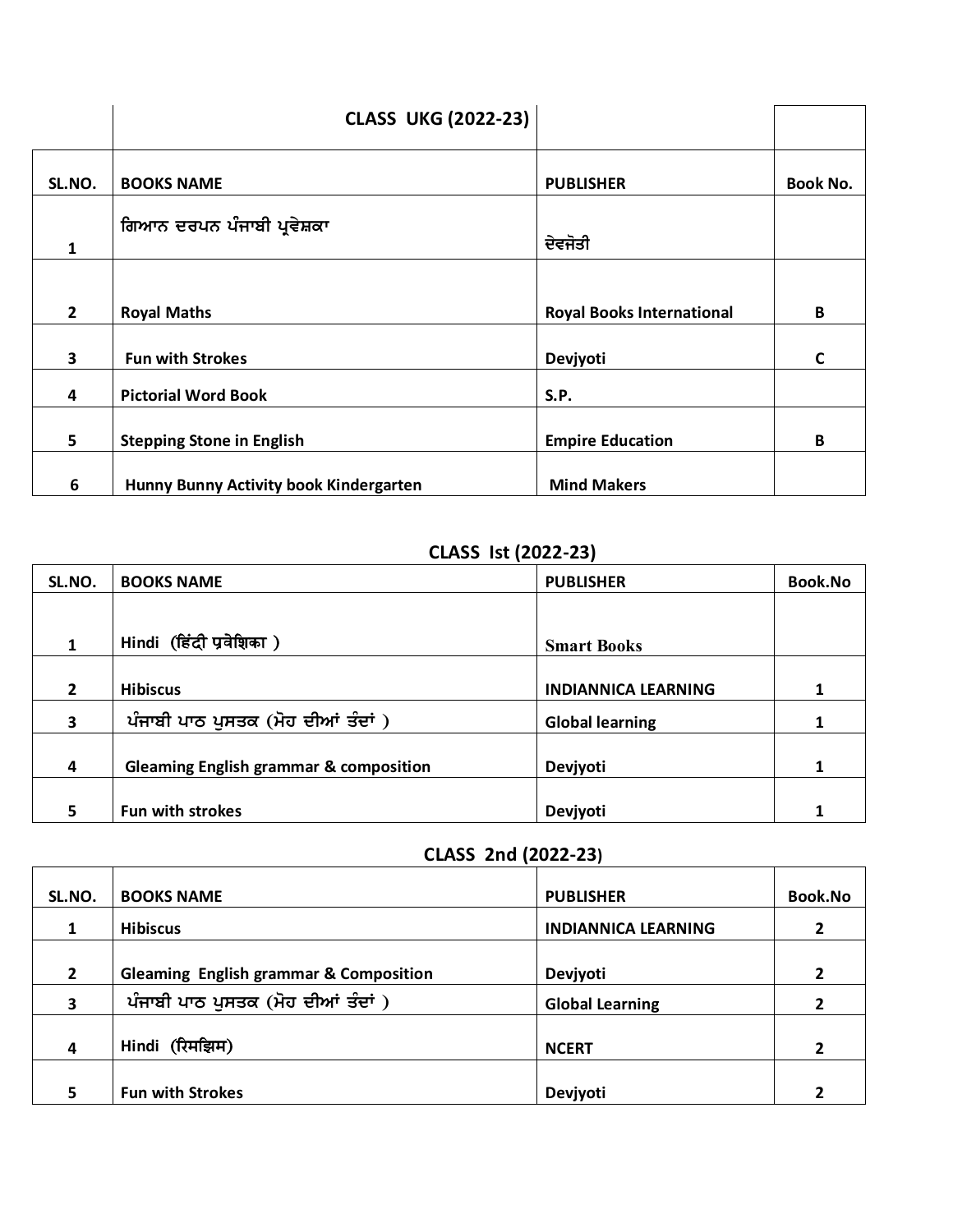#### **CLASS 3rd (2022-23)**

| SL.NO.         | <b>BOOKS NAME</b>                                 | <b>PUBLISHER</b>       | <b>Book.No</b> |
|----------------|---------------------------------------------------|------------------------|----------------|
| $\mathbf{1}$   | ਪੰਜਾਬੀ ਪਾਠ ਪੁਸਤਕ (ਮੋਹ ਦੀਆਂ ਤੰਦਾਂ )                | <b>Global learning</b> | 3              |
| $\overline{2}$ | ਪੰਜਾਬੀ ਵਿਆਕਰਨ (ਗਿਆਨ ਰਿਸ਼ਮਾ)                       | S.P                    |                |
| 3              | Computer                                          | <b>Holy Faith</b>      | 3              |
| 4              | <b>Maths Marvel</b>                               | Indannica              | 3              |
| 5              | Hindi (रिमझिम)                                    | <b>NCERT</b>           | 3              |
| 6              | <b>Marigold</b>                                   | <b>NCERT</b>           | 3              |
| 7              | <b>EVS Greenrich</b>                              | Jyoti                  | 3              |
| 8              | <b>Gleaming English grammar &amp; Composition</b> | Devjyoti               | 3              |
| 9              | <b>Fun with Strokes</b>                           | Devjyoti               | 3              |
| 10             | <b>Knowledge Verse</b>                            | <b>Edusoft</b>         | 3              |
| 11             | <b>Olympiad IEO</b>                               | <b>MTG</b>             | 3              |

## **CLASS- 4 TH (2022-2023)**

| SL.NO.         | <b>BOOKS NAME</b>                                 | <b>PUBLISHER</b>       | <b>Book.No</b> |
|----------------|---------------------------------------------------|------------------------|----------------|
|                |                                                   |                        |                |
| $\mathbf{1}$   | ਪੰਜਾਬੀ ਪਾਠ ਪੁਸਤਕ (ਮੋਹ ਦੀਆਂ ਤੰਦਾਂ)                 | <b>Global learning</b> | 4              |
| $\overline{2}$ | ਪੰਜਾਬੀ ਵਿਆਕਰਨ (ਗਿਆਨ ਰਿਸ਼ਮਾ)                       | S.P                    |                |
| 3              | Computer                                          | <b>Holy Faith</b>      | 4              |
| 4              | <b>Maths Marvel</b>                               | Indannica              | 4              |
| 5.             | Hindi (रिमझिम)                                    | <b>NCERT</b>           | 4              |
| 6              | Marigold                                          | <b>NCERT</b>           | 4              |
| 7              | <b>EVS Greenrich</b>                              | Jyoti                  | 4              |
| 8              | <b>Gleaming English grammar &amp; Composition</b> | Devjyoti               | 4              |
| 9              | <b>Fun with Strokes</b>                           | Devjyoti               | 4              |
| 10             | <b>Knowledge Verse</b>                            | <b>Edusoft</b>         | 4              |
| 11             | <b>Olympiad IEO</b>                               | <b>MTG</b>             | 4              |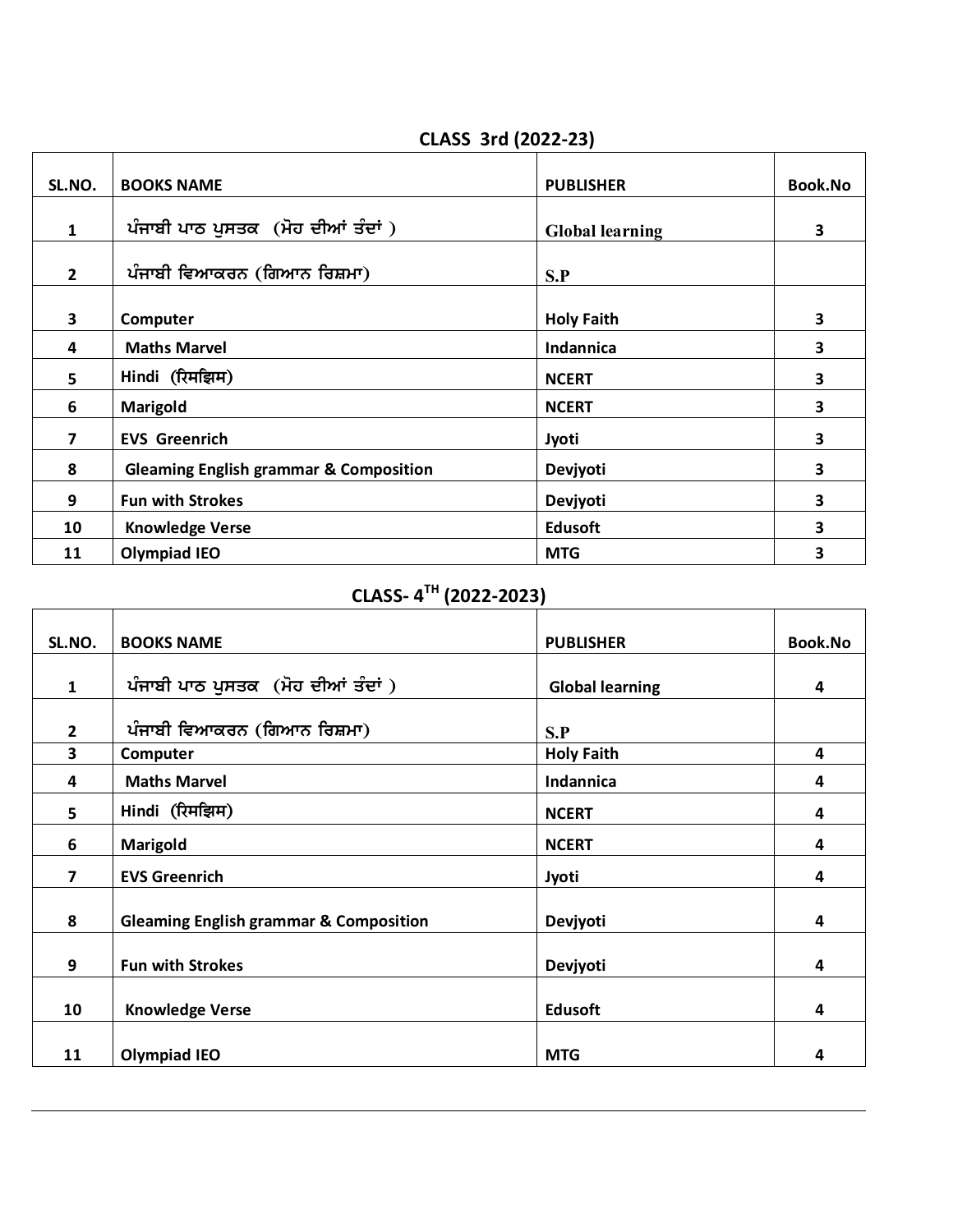## **CLASS 5th (2022-23)**

| SL.NO.       | <b>BOOKS NAME</b>                                 | <b>PUBLISHER</b>      | <b>Book.No</b> |
|--------------|---------------------------------------------------|-----------------------|----------------|
|              |                                                   |                       |                |
| $\mathbf{1}$ | ਪੰਜਾਬੀ ਪਾਠ ਪੁਸਤਕ (ਮੋਹ ਦੀਆਂ ਤੰਦਾਂ)                 | <b>Gloal learning</b> | 5              |
| $\mathbf{2}$ | Computer                                          | <b>Holy Faith</b>     | 5              |
| 3            | <b>Maths Marvel</b>                               | Indannica             | 5              |
| 4            | Hindi (रिमझिम)                                    | <b>NCERT</b>          | 5              |
| 5            | Marigold                                          | <b>NCERT</b>          | 5              |
| 6            | <b>EVS Greenrich</b>                              | Jyoti                 | 5              |
| 7            | <b>Gleaming English grammar &amp; Composition</b> | Devjyoti              | 5              |
| 8            | Hindi Grammar ( हिंदी व्याकरण)                    | Devjyoti              | 5              |
| 9            | ਪੰਜਾਬੀ ਵਿਆਕਰਨ ਰਿਸ਼ਮਾ                              | <b>SP</b>             | 5              |
| 10           | <b>Fun with Strokes</b>                           | Devjyoti              | 5              |
| 11           | <b>Knowledge Verse</b>                            | <b>Edusoft</b>        | 5              |
| 12           | <b>Olympiad Maths (IMO)</b>                       | <b>MTG</b>            | 5              |
| 13           | <b>Olympiad English(IEO)</b>                      | <b>MTG</b>            | 5              |

# **Class 6th (2022-23)**

| SL.NO.       | <b>BOOKS NAME</b>              | <b>PUBLISHER</b>           | <b>Book.No</b>   |
|--------------|--------------------------------|----------------------------|------------------|
| 1            | <b>English (Honey Suckle)</b>  | <b>NCERT</b>               | 6                |
| $\mathbf{2}$ | Fun with grammar               | Cordova                    | 6                |
| 3            | <b>English (Supplementary)</b> | <b>NCERT</b>               | 6                |
| 4            | <b>Maths</b>                   | <b>NCERT</b>               | 6                |
| 5            | <b>Maths workbook</b>          | <b>Indiannica learning</b> | 6                |
| 6            | Hindi Grammar                  | Devjyoti                   | 6                |
| 7            | Hindi (वसंत भाग - 1)           | <b>NCERT</b>               | 6                |
| 8            | ਪੰਜਾਬੀ ਪਾਠ ਪੁਸਤਕ               | <b>PSEB</b>                | 6                |
| 9            | ਪੰਜਾਬੀ ਵਿਆਕਰਨ                  | Devjyoti                   | 6                |
| 10           | S.St.                          | <b>NCERT</b>               | 6                |
| 11           | Social science workbook        | <b>Indiannica learning</b> | $6\phantom{1}6$  |
| 12           | <b>Science Effectual</b>       | Devjyoti                   | $6\phantom{1}6$  |
| 13           | <b>Science</b>                 | <b>NCERT</b>               | $\boldsymbol{6}$ |
| 14           | Learn Well (Computer)          | <b>Holy Faith</b>          | 6                |
| 15           | <b>Knowledge Verse</b>         | <b>Edusoft</b>             | 6                |
| 16           | Olympiad IMO                   | <b>MTG</b>                 | 6                |
| 17           | <b>Olympiad IEO</b>            | <b>MTG</b>                 | 6                |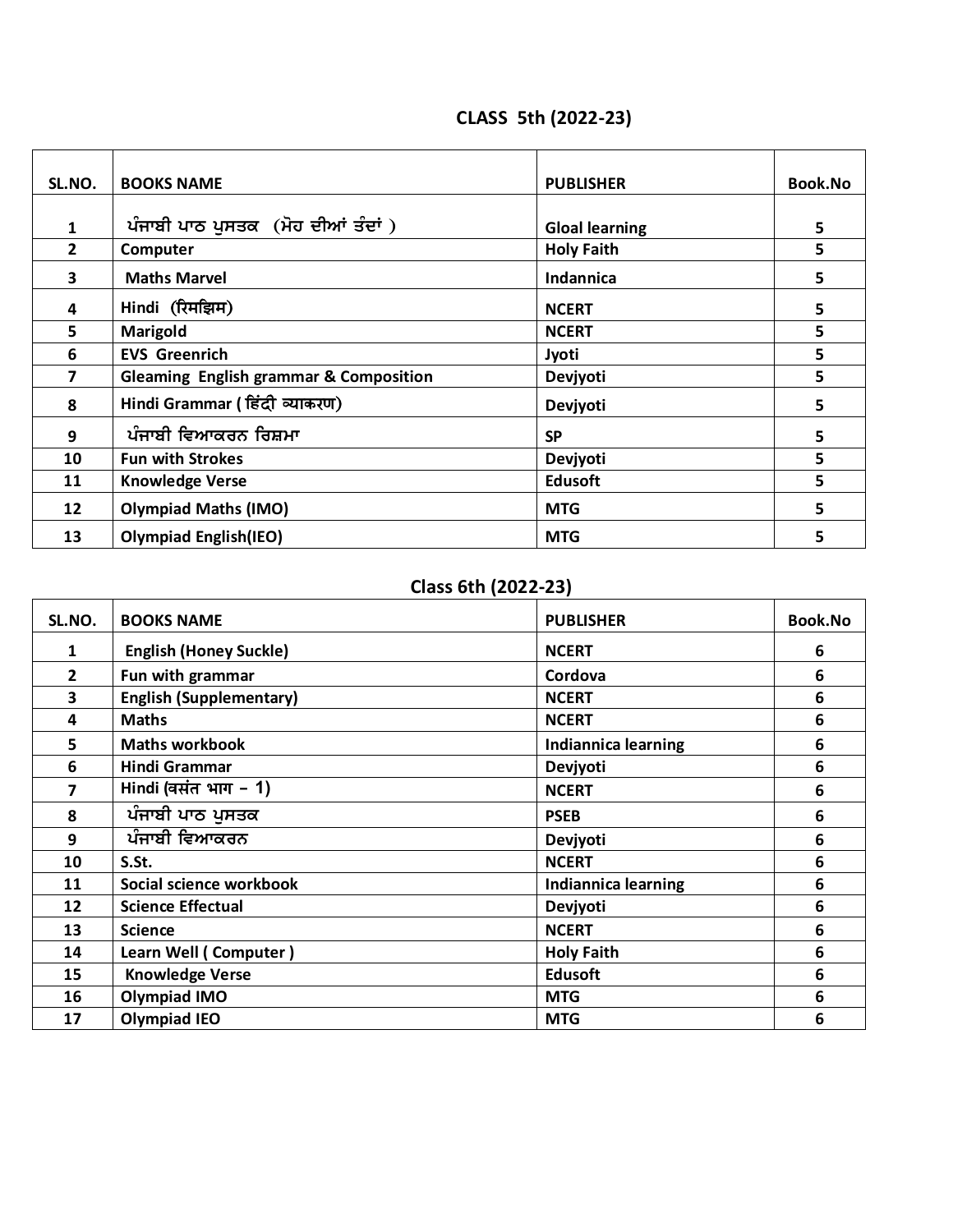**Class 7th (2022-23)**

| SL.NO.                  | <b>BOOKS NAME</b>                 | <b>PUBLISHER</b>           | <b>Book.No</b>          |
|-------------------------|-----------------------------------|----------------------------|-------------------------|
| $\mathbf{1}$            | <b>English (Honey Comb)</b>       | <b>NCERT</b>               | 7                       |
| $\overline{2}$          | Fun with grammar                  | Cordova                    | $\overline{\mathbf{z}}$ |
| $\overline{\mathbf{3}}$ | <b>English (Supplementary)</b>    | <b>NCERT</b>               | $\overline{\mathbf{z}}$ |
| 4                       | <b>Maths</b>                      | <b>NCERT</b>               | $\overline{7}$          |
| 5                       | <b>Maths workbook</b>             | <b>Indiannica learning</b> | $\overline{7}$          |
| 6                       | <b>Hindi Grammar</b>              | Devjyoti                   | $\overline{\mathbf{z}}$ |
| $\overline{\mathbf{z}}$ | $\overline{Hindi}$ (वसंत भाग - 1) | <b>NCERT</b>               | $\overline{\mathbf{z}}$ |
| 8                       | ਪੰਜਾਬੀ ਪਾਠ ਪੁਸਤਕ                  | <b>PSEB</b>                | $\overline{\mathbf{z}}$ |
| 9                       | ਪੰਜਾਬੀ ਵਿਆਕਰਨ                     | Devjyoti                   | $\overline{\mathbf{z}}$ |
| 10                      | S.St.                             | <b>NCERT</b>               | $\overline{\mathbf{z}}$ |
| 11                      | Social science workbook           | <b>Indiannica learning</b> | $\overline{\mathbf{z}}$ |
| 12                      | <b>Science Effectual</b>          | Devjyoti                   | $\overline{\mathbf{z}}$ |
| 13                      | <b>Science</b>                    | <b>NCERT</b>               | $\overline{\mathbf{z}}$ |
| 14                      | <b>Learn Well Computer</b>        | <b>Holy Faith</b>          | $\overline{\mathbf{z}}$ |
| 15                      | <b>Knowledge Verse</b>            | <b>Edusoft</b>             | $\overline{7}$          |
| 16                      | <b>Olympiad IMO</b>               | <b>MTG</b>                 | $\overline{\mathbf{z}}$ |
| 17                      | <b>Olympiad IEO</b>               | <b>MTG</b>                 | $\overline{\mathbf{z}}$ |
|                         | CLASS $-8^{TH}$ (2022-2023)       |                            |                         |
| SL.NO.                  | <b>BOOKS NAME</b>                 | <b>PUBLISHER</b>           | <b>Book.No</b>          |
| $\mathbf{1}$            | <b>English (Honey Dew)</b>        | <b>NCERT</b>               | 8                       |
| $\overline{2}$          | Fun with grammar                  | Cordova                    | 8                       |
| $\overline{\mathbf{3}}$ | <b>English (Supplementary)</b>    | <b>NCERT</b>               | 8                       |
| $\overline{\mathbf{4}}$ | <b>Maths</b>                      | <b>NCERT</b>               | 8                       |
| 5                       | <b>Maths workbook</b>             | <b>Indiannica learning</b> | 8                       |
| 6                       | <b>Hindi Grammar</b>              | Devjyoti                   | 8                       |
| $\overline{7}$          | Hindi (वसंत भाग - 1)              | <b>NCERT</b>               | 8                       |
| 8                       | ਪੰਜਾਬੀ ਪਾਠ ਪੁਸਤਕ                  | <b>PSEB</b>                | 8                       |
| 9                       | ਪੰਜਾਬੀ ਵਿਆਕਰਨ                     | Devjyoti                   | 8                       |
| 10                      | S.St.                             | <b>NCERT</b>               | 8                       |
| 11                      | Social science workbook           | <b>Indiannica learning</b> | 8                       |
| 12                      | <b>Science Effectual</b>          | Devjyoti                   | 8                       |
| 13                      | <b>Science</b>                    | <b>NCERT</b>               | 8                       |
| 14                      | <b>Learn Well Computer</b>        | <b>Holy Faith</b>          | 8                       |
| 15                      | <b>Knowledge Verse</b>            | <b>Edusoft</b>             | 8                       |
| 16                      | <b>Olympiad IMO</b>               | <b>MTG</b>                 | 8                       |
| 17                      | <b>Olympiad IEO</b>               | <b>MTG</b>                 | 8                       |
|                         |                                   |                            |                         |
|                         |                                   |                            |                         |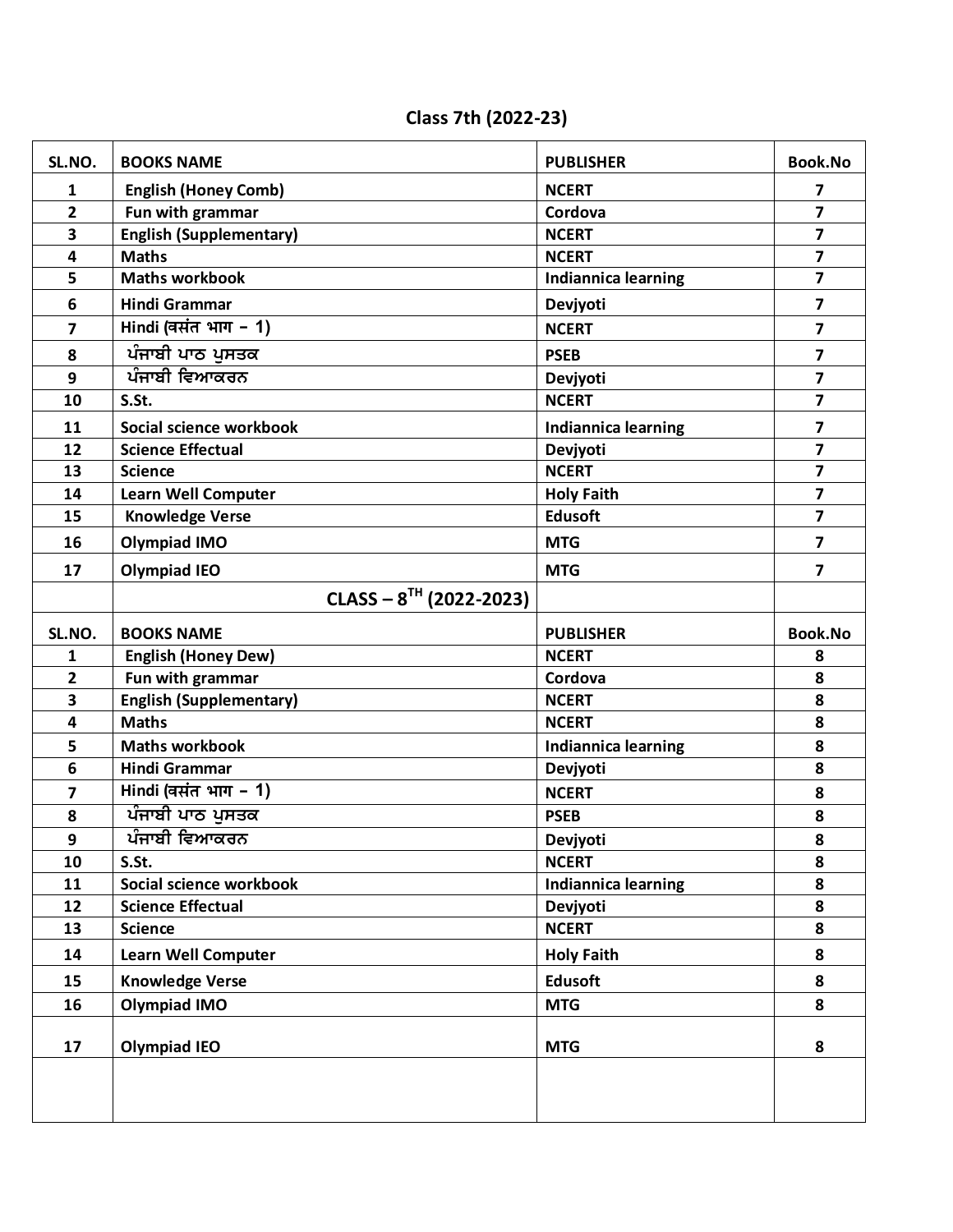|                | CLASS $-9^{TH}$ (2022-2023)                       |                         |   |
|----------------|---------------------------------------------------|-------------------------|---|
| SL.NO.         | <b>BOOKS NAME</b>                                 | <b>PUBLISHER</b>        |   |
| 1              | <b>Beehive/moments</b>                            | <b>NCERT</b>            | 9 |
| $\overline{2}$ | <b>Functional English Grammar and Composition</b> | <b>Laxmi Publishers</b> | 9 |
| 3              | <b>Science</b>                                    | <b>NCERT</b>            | 9 |
| 4              | S.St.                                             | <b>NCERT</b>            | 9 |
| 5              | ਸਾਹਿਤਕ ਕਿਰਨਾਂ/ਸਾਹਿਤਕ ਰੰਗ                          | <b>NCERT</b>            | 9 |
| 6              | Pbi Grammar                                       | Evergreen               | 9 |
| 7              | HINDI (संचयन/सपर्श)                               | <b>NCERT</b>            | 9 |
| 8              | Hindi Grammar                                     | Evergreen               | 9 |
| 9              | <b>Maths</b>                                      | <b>NCERT</b>            | 9 |
| 10             | <b>Excel in Information Technology</b>            | Cordova                 | 9 |
| 11             | <b>Olympiad IMO</b>                               | <b>MTG</b>              | 9 |
| 12             | <b>Olympiad IEO</b>                               | <b>MTG</b>              | 9 |
| 13             | <b>Olympiad NSO</b>                               | <b>MTG</b>              | 9 |

# **CLASS 10th (2022-23)**

| SL.NO.         | <b>BOOKS NAME</b>                                 | <b>PUBLISHER</b>        | <b>Book.No</b> |
|----------------|---------------------------------------------------|-------------------------|----------------|
| $\mathbf{1}$   | <b>English</b>                                    | <b>NCERT</b>            | 10             |
| $\mathbf{2}$   | <b>Functional English Grammar and Composition</b> | <b>Laxmi Publishers</b> | 10             |
| 3              | <b>Science</b>                                    | <b>NCERT</b>            | 10             |
| 4              | S.St.                                             | <b>NCERT</b>            | 10             |
| 5              | ਸਾਹਿਤਕ ਰੰਗ /ਸਾਹਿਤਕ ਕਿਰਨਾਂ                         | <b>NCERT</b>            | 10             |
| 6              | Punjabi Grammar                                   | Evergreen               | 10             |
| $\overline{7}$ | HINDI (संचयन/सपर्श)                               | <b>NCERT</b>            | 10             |
| 8              | <b>Maths</b>                                      | <b>NCERT</b>            | 10             |
| 9              | <b>Excel in Information Technology</b>            | Cordova                 | 10             |
| 10             | <b>Olympiad IMO</b>                               | <b>MTG</b>              | 10             |
| 11             | <b>Olympiad IEO</b>                               | <b>MTG</b>              | 10             |
| 12             | <b>Olympiad NSO</b>                               | <b>MTG</b>              | 10             |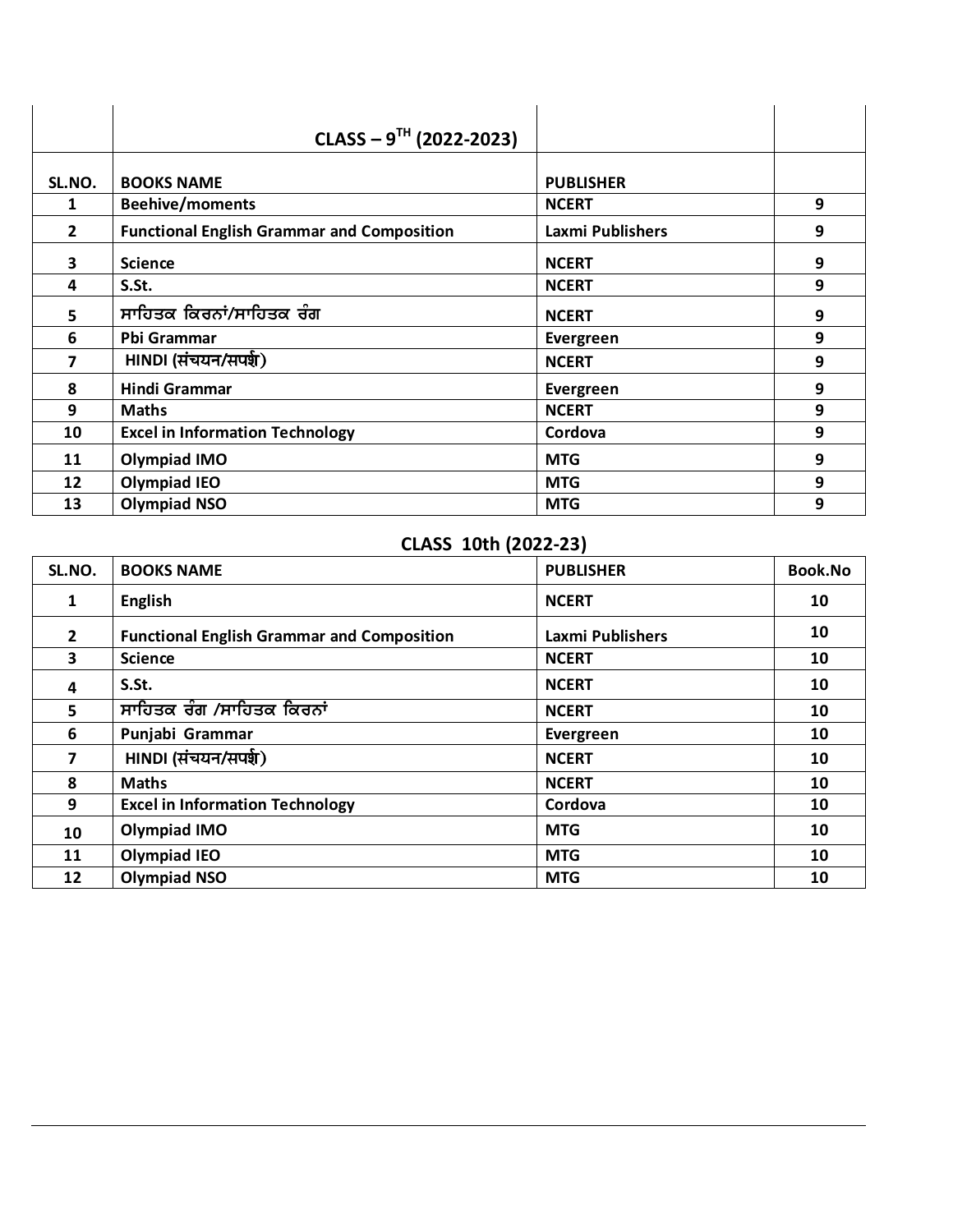### **CLASS +1 Arts (2022-23)**

| SL.NO.         | <b>BOOKS NAME</b>                    | <b>PUBLISHER</b>                 | <b>Book.No</b> |
|----------------|--------------------------------------|----------------------------------|----------------|
| 1              | <b>Hornbill +Snapshot</b>            | <b>NCERT</b>                     | 11             |
| $\overline{2}$ | ਕਾਵਿ ਰੰਗ / ਵਾਰਤਕ ਰਿਸਮਾ + ਨਾਵਲ ਰਿਸ਼ਤੇ | <b>NCERT</b>                     | 11             |
| 3              | ਪੰਜਾਬੀ ਗਰਾਮਰ                         | ਜਸਵੀਰ ਕੌਰ / ਨਰਿੰਦਰ ਸਿੰਘ<br>ਦੁੱਗਲ | 11             |
| 4              | Sociology                            | <b>NCERT</b>                     | 11             |
| 5              | <b>History</b>                       | <b>NCERT</b>                     | 11             |
| 6              | <b>Physical Education</b>            | S.P                              | 11             |

# **CLASS +2 Arts (2022-23)**

| SL.NO.         | <b>BOOKS NAME</b>                        | <b>PUBLISHER</b>                 | Book.No |
|----------------|------------------------------------------|----------------------------------|---------|
| 1              | Flamingo + Vistas + The Invisible Man    | <b>NCERT</b>                     | 12      |
| $\overline{2}$ | ਕਥਾ ਜਗਤ / ਕਾਵਿ ਯਾਤਰਾ + ਨਾਵਲ ਗਵਾਚਿਆ ਮੁੰਡਾ | <b>NCERT</b>                     | 12      |
| 3              | ਪੰਜਾਬੀ ਗਰਾਮਰ                             | ਜਸਵੀਰ ਕੌਰ /<br>ਨਰਿੰਦਰ ਸਿੰਘ ਦੁੱਗਲ | 12      |
| 4              | Sociology                                | <b>NCERT</b>                     | 12      |
| 5              | <b>History</b>                           | <b>NCERT</b>                     | 12      |
| 6              | <b>Physical Education</b>                | S.P                              | 12      |

# **CLASS +1 Medical / Non Medical (2022-23)**

| SL.NO.       | <b>BOOKS NAME</b>         | <b>PUBLISHER</b> | <b>Book.No</b> |
|--------------|---------------------------|------------------|----------------|
|              | <b>Physics</b>            | <b>NCERT</b>     | 11             |
| $\mathbf{2}$ | Chemistry                 | <b>NCERT</b>     | 11             |
| 3            | <b>Biology</b>            | <b>NCERT</b>     | 11             |
| 4            | <b>Hornbill +Snapshot</b> | <b>NCERT</b>     | 11             |
|              | <b>Mathematics</b>        | <b>NCERT</b>     | 11             |
| 6            | <b>Physical Education</b> | S.P              | 11             |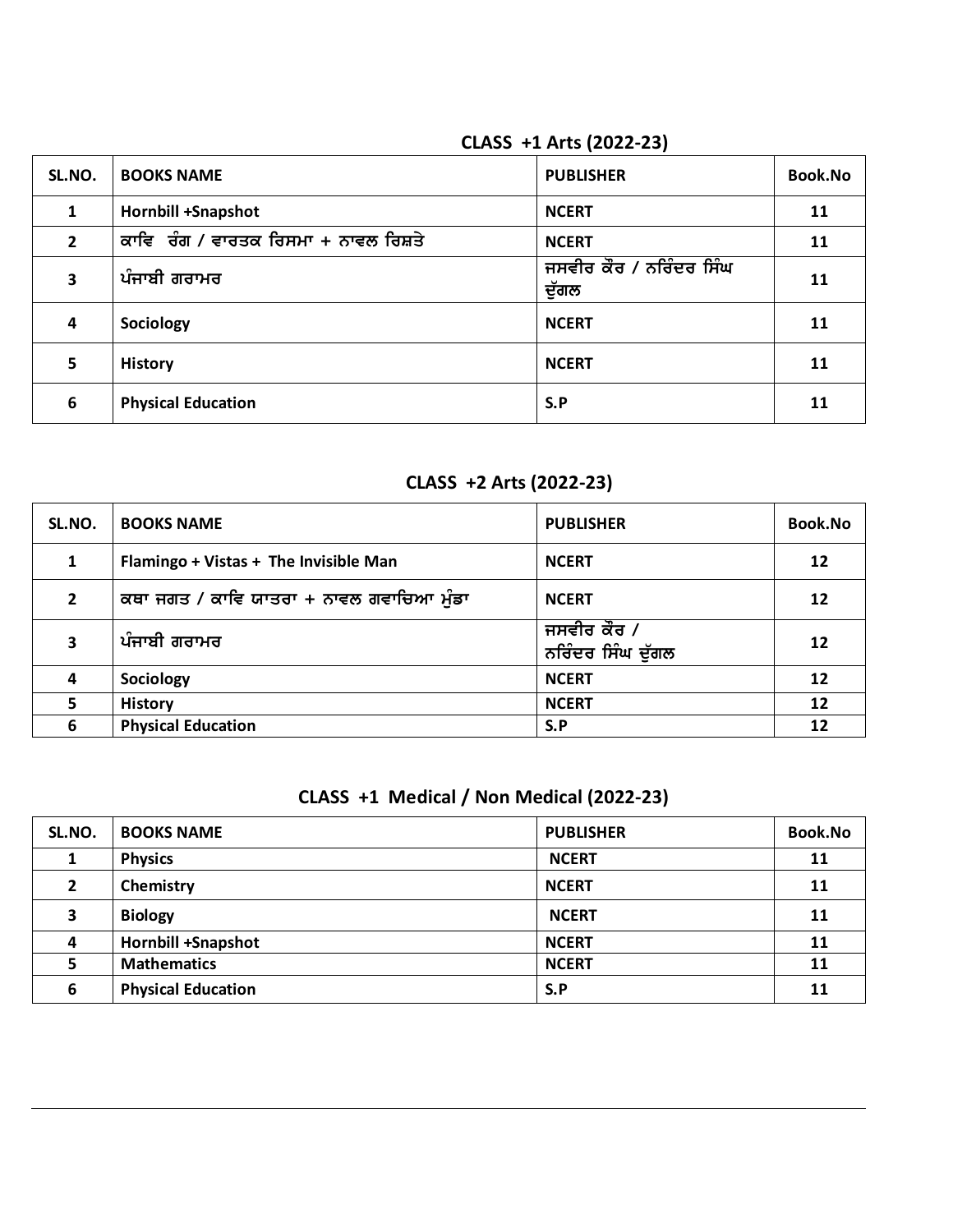| SL.NO.         | <b>BOOKS NAME</b>                     | <b>PUBLISHER</b> | <b>Book.No</b> |
|----------------|---------------------------------------|------------------|----------------|
| 1              | <b>Physics</b>                        | <b>NCERT</b>     | 12             |
| $\overline{2}$ | Chemistry                             | <b>NCERT</b>     | 12             |
| 3              | <b>Biology</b>                        | <b>NCERT</b>     | 12             |
| 4              | Flamingo + Vistas + The Invisible Man | <b>NCERT</b>     | 12             |
| 5              | <b>Mathematics</b>                    | <b>NCERT</b>     | 12             |
| 6              | <b>Physical Education</b>             | S.P              | 12             |

### **CLASS + 2 Medical / Non Medical (2022-23)**

 **CLASS +1 Commerce (2022-23)**

| SL.NO.         | <b>BOOKS NAME</b>         | <b>PUBLISHER</b> | <b>Book.No</b> |
|----------------|---------------------------|------------------|----------------|
| 1              | <b>Economics</b>          | <b>NCERT</b>     | 11             |
| $\overline{2}$ | <b>Account</b>            | <b>NCERT</b>     | 11             |
| 3              | <b>Business Study</b>     | <b>NCERT</b>     | 11             |
| 4              | <b>Hornbill +Snapshot</b> | <b>NCERT</b>     | 11             |
| 5              | <b>Physical Education</b> | S.P              | 11             |

# **CLASS +2 Commerce (2022-23)**

| SL.NO.       | <b>BOOKS NAME</b>                     | <b>PUBLISHER</b> | <b>Book.No</b> |
|--------------|---------------------------------------|------------------|----------------|
|              | <b>Economics</b>                      | <b>NCERT</b>     | 12             |
| $\mathbf{2}$ | <b>Account</b>                        | <b>NCERT</b>     | 12             |
| 3            | <b>Business Study</b>                 | <b>NCERT</b>     | 12             |
| 4            | Flamingo + Vistas + The Invisible Man | <b>NCERT</b>     | 12             |
|              | <b>Physical Education</b>             | S.P              | 12             |